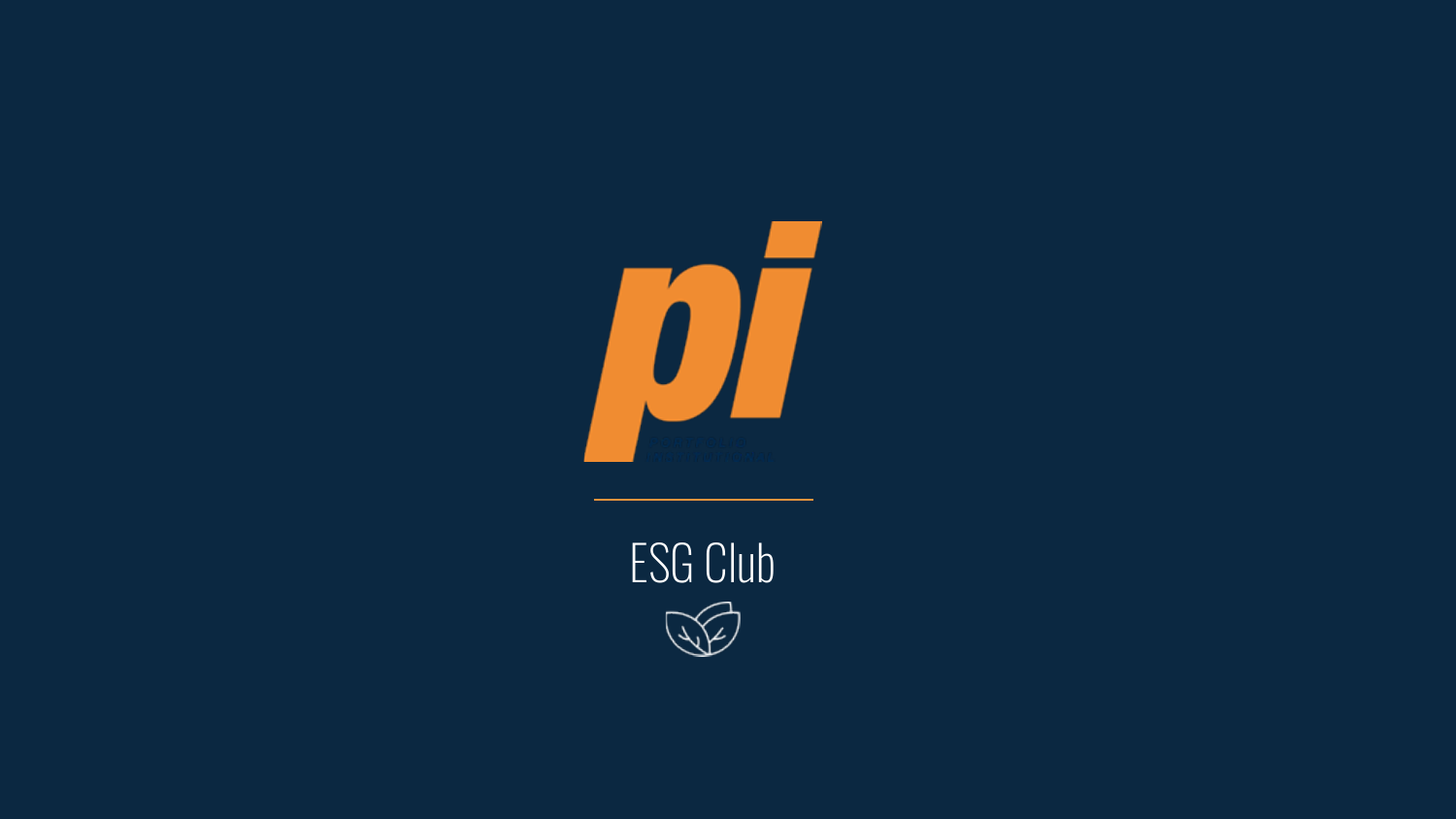### HOW ARE WE MORE ESG?

 $|D|$ 

At portfolio institutional we are **leaders** in ESG.

We are ESG focused not only in our content but also the magazine itself. Using vegetable ink, compostable packing and FSC approved paper, we ensure we are practising what we preach.

Each month our ESG feature educates and informs our audience of investors on the latest ESG topics.

Being a member of our ESG Club gives our members the opportunity to also educate our readers on what their organisations beliefs and actions are in regard to specific ESG subjects to aid them further in their decision making.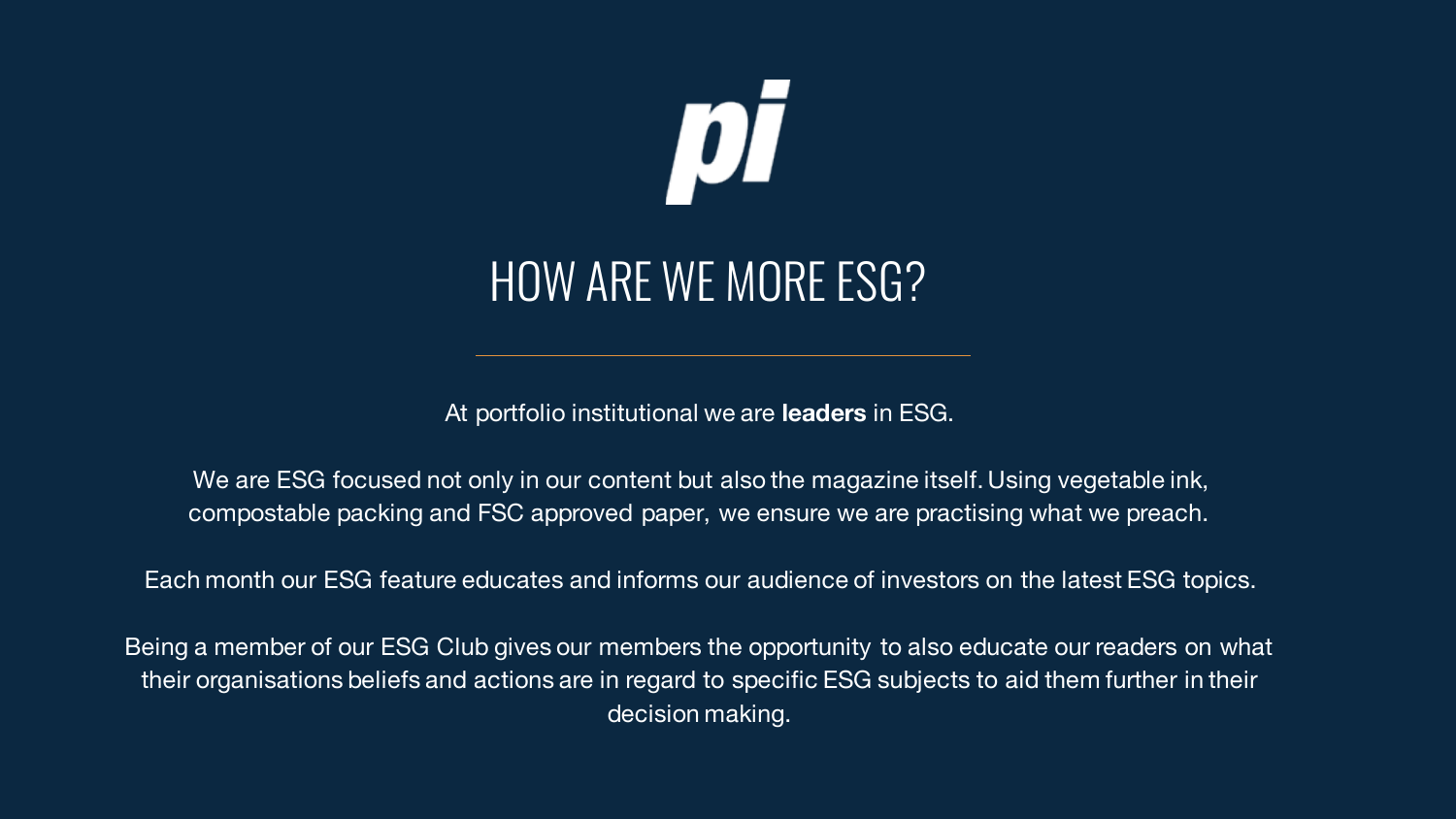### ESG CLUB STATISTICS













READERSHIP OF 6,147 712 AVERAGE PAGE

VIEWS OF THE ESG FEATURE 207 ESG HUB CONTENT

663 AVERAGE NEWSLETTER OPENS **1,143 LINKEDIN** IMPRESSIONS

**200 EVENT** REGISTRATIONS INCLUDING PENSION FUNDS, TRUSTEES & **CONSULTANTS**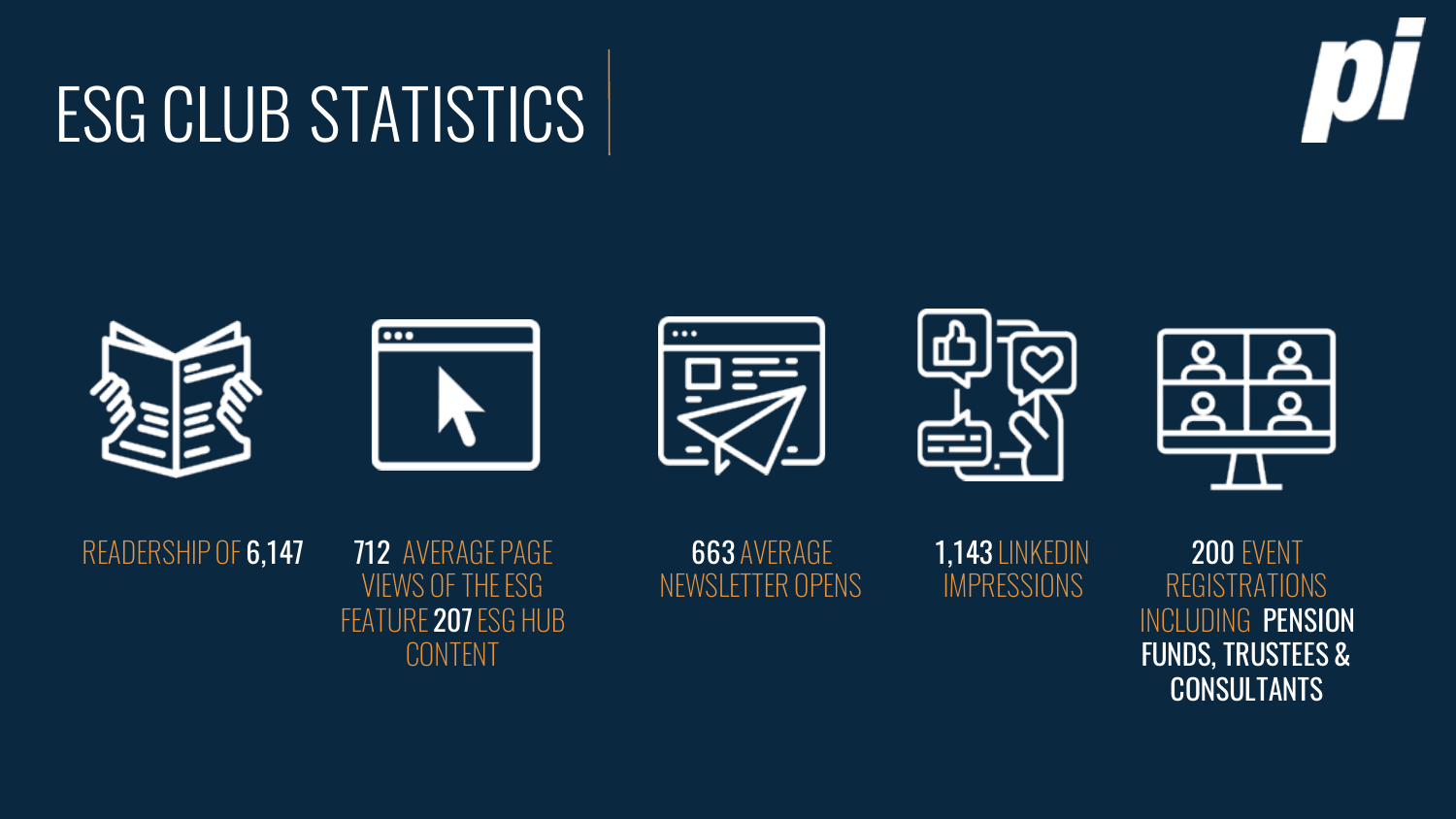

## ESG CLUB PACKAGE

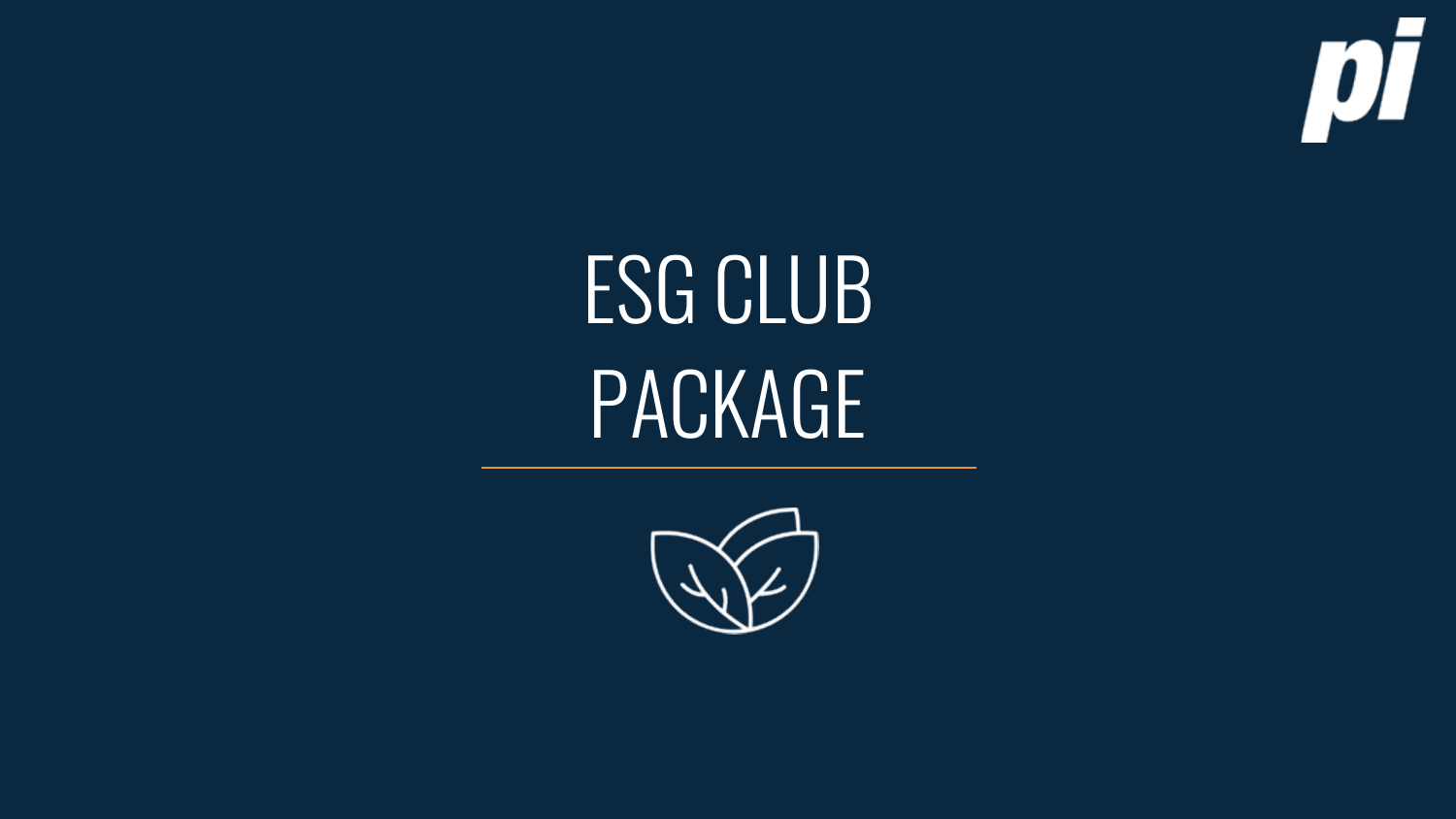### INTERVIEW

As a sponsor, your quotes will appear in 3 issues within the ESG feature.

#### ESG FEATURE:

- **3** of the 8 issues your quotes will feature within the ESG feature
- We will inform you of each ESG topic prior to arranging an interview with your representative and our editor on the matter
- The interview can also be conducted via video conference if requested and therefore allows an in depth discussion to take place as well as a video to use for your own marketing purposes too

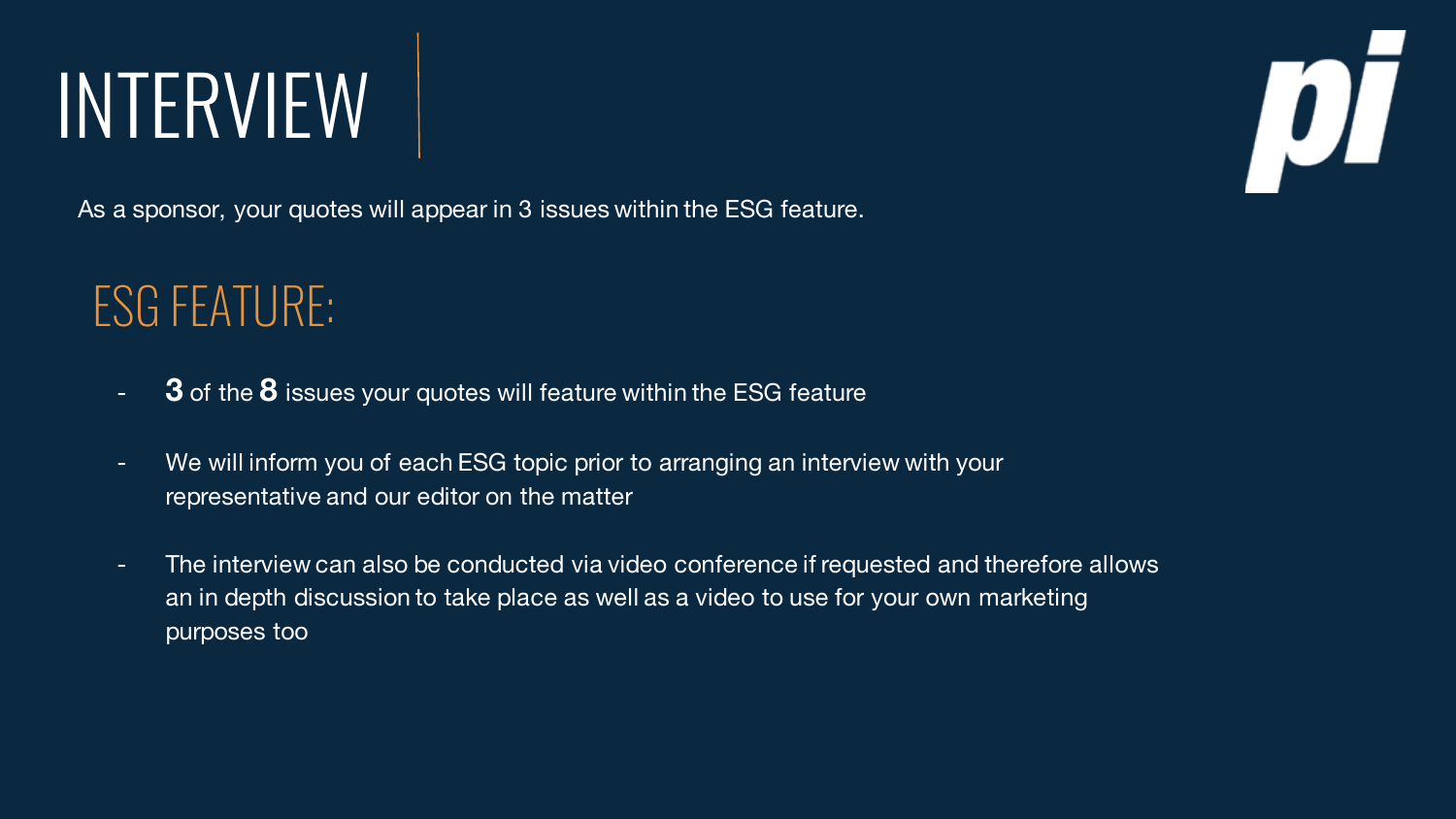### ADVERTORIAL

 $|0|$ 

As a sponsor, you can place an advertorial in 3 issues within the ESG section.

#### ESG ADVERTORIAL:

- **3** of the 8 issues you can place a 1-page advertorial on an ESG topic of your choice within our ESG section
- This advertorial will also be published on our website and on our social and newsletter platforms
- The specs for the advertorial are:
	- 700-750 words (minus 200 w/ graph)
	- Name of author
	- Picture of author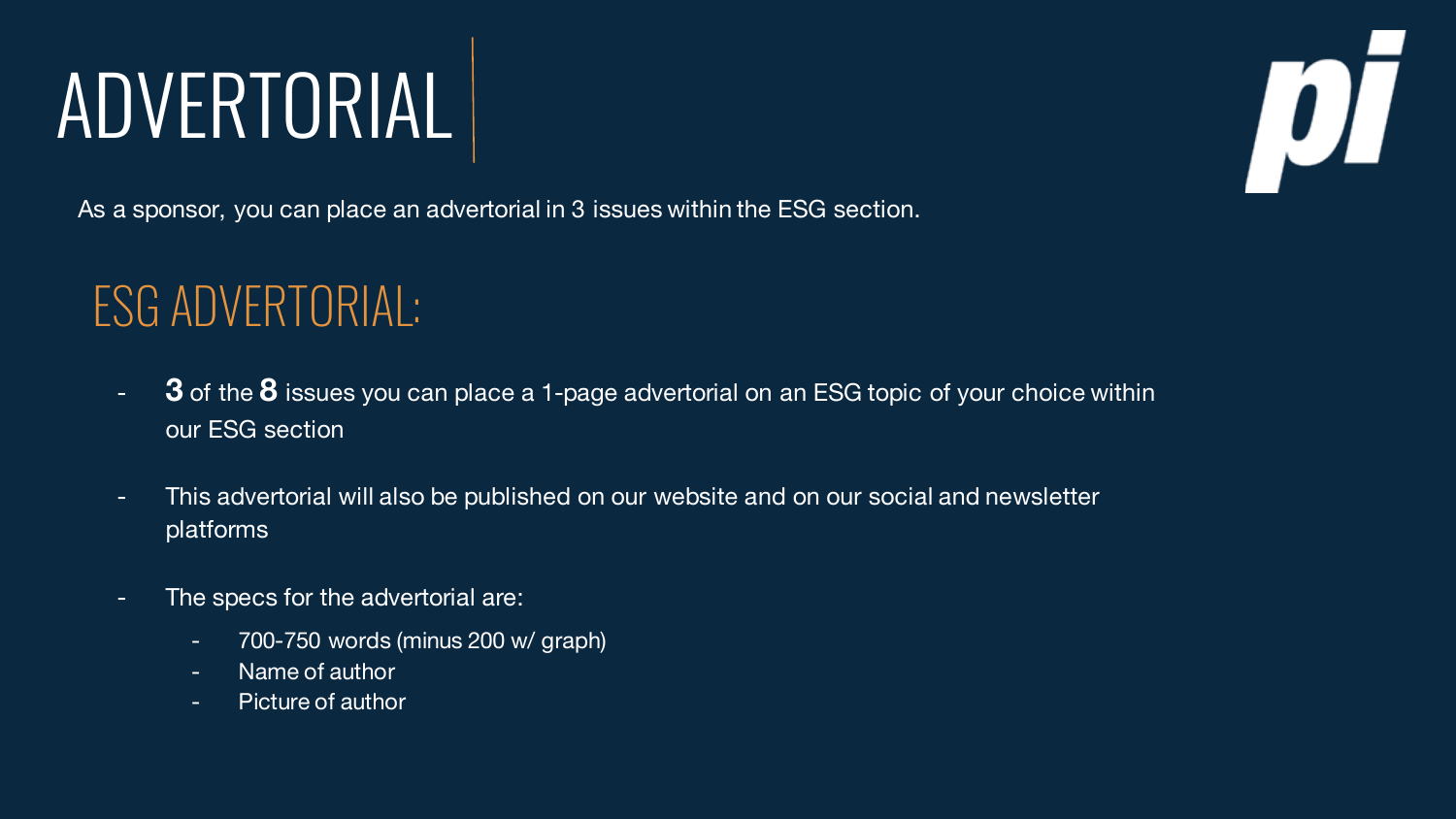



As a sponsor, you will have a Q&A in 2 issues within the ESG section.

#### ESG Q&A:

- **2** of the **8** issues you will have a Q&A on an ESG topic of your choice within our ESG section
- We will arrange the questions and send them over to you for the answers
- The Q&A will be one page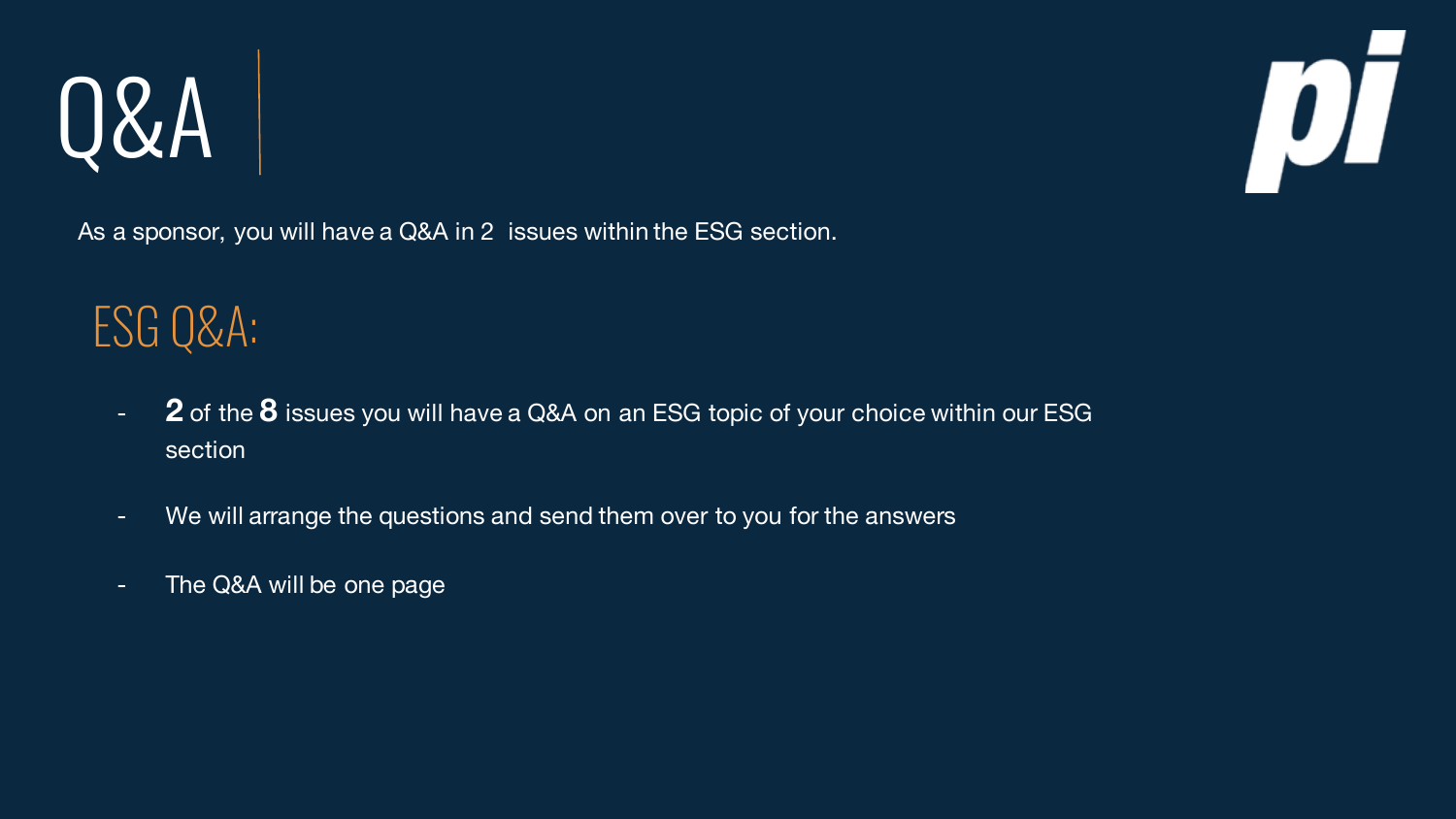# EVENT



As a sponsor, you will have the opportunity for your experts to speak on a panel at our annual ESG Club conference taking place on the  $6<sup>th</sup>$  July 2022.

#### EVENT INCLUDES:

- Speaking slot on a panel of your choice
- Logo presence on all pre and post event marketing campaign
- Full branding at the event
- Full registration and attendee list after the event
- Possible goody bag items to be included in our pi grow bag
- One advert in the post event write up pi issue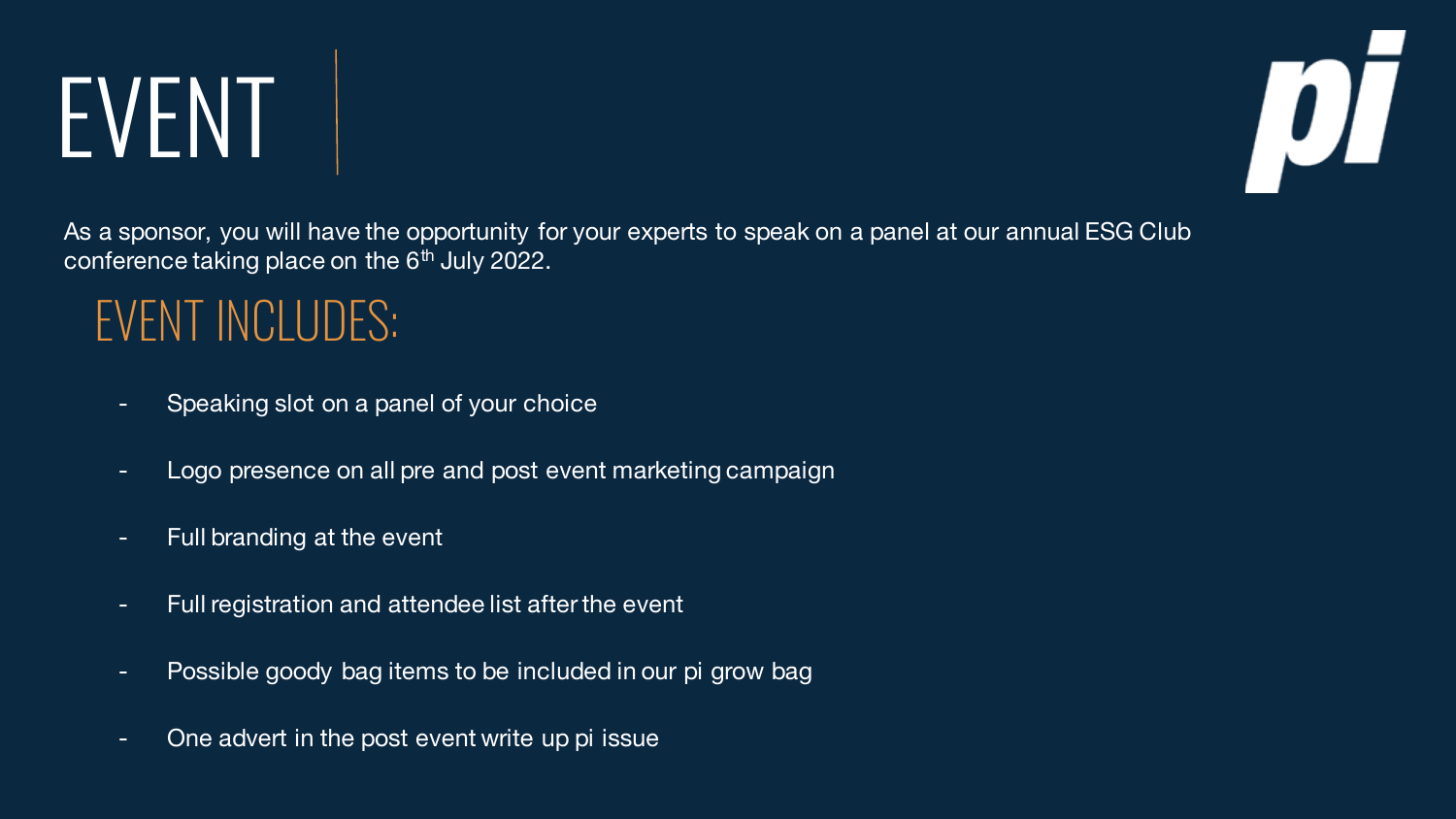## EXTRAS



- You can send us all your ESG related whitepapers, videos, articles etc. that you would like us to post on our dedicated ESG hub on our website
- See our ESG Hub here
- All ESG hub content, features, advertorials and Q&A's will be promoted in a full marketing campaign
- This includes featuring on our social media and newsletter platforms as well as all content published on our website
- You will receive a marketing report following the campaign each month
- A company profile will also be featured on the ESG Hub with your logo, including all the details and key facts about your company and ESG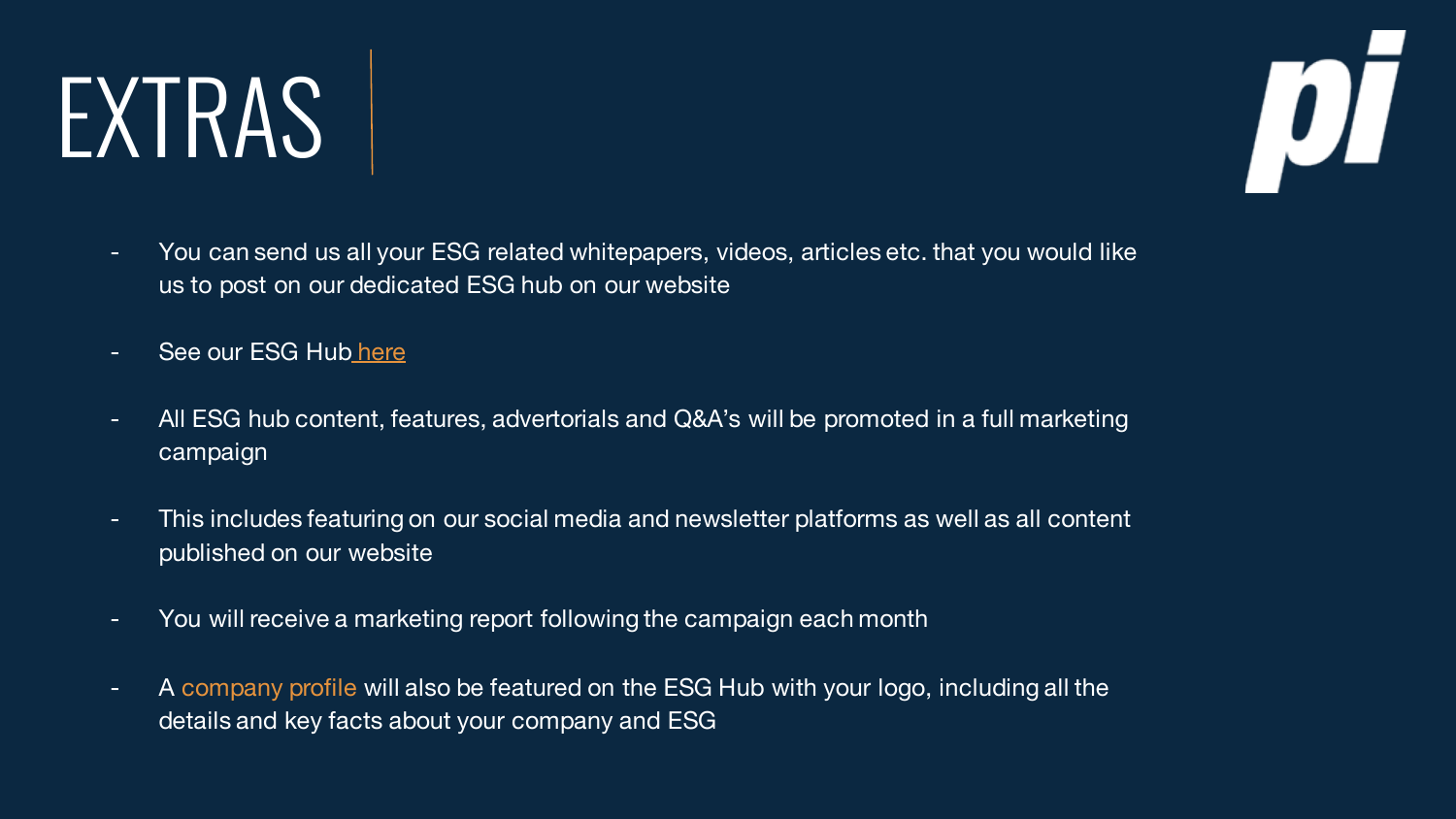# 2022 SCHEDULE



| <b>Topic</b>                                                     | <b>Issue</b>     |
|------------------------------------------------------------------|------------------|
| COP26: What it means for investors                               | February         |
| Water                                                            | March            |
| The great transition: it's not just about reducing GHG emissions | April            |
| Waste                                                            | May              |
| Environmental risk and emerging markets                          | June             |
| Sustainable debt                                                 | July             |
| What next for the S in ESG?                                      | September        |
| Impact investing                                                 | October          |
| Supply chains                                                    | November         |
| ESG trends in 2023                                               | December/January |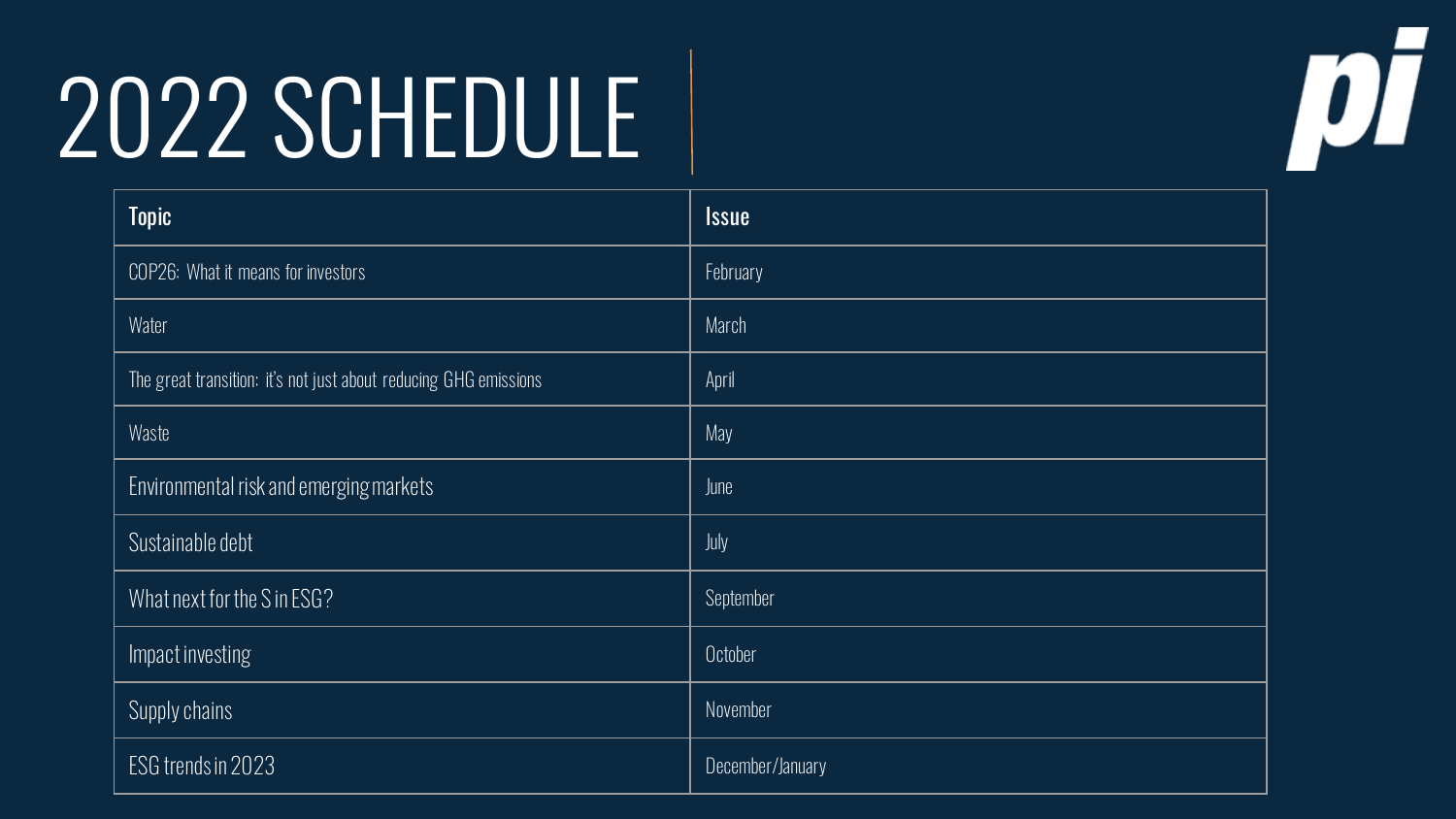# **OVERVIEW**



Any ESG related content uploaded to our ESG hub on the website alongside a company profile

**UNLIMITED** 

12 months: £28.8k 6 months: £22k